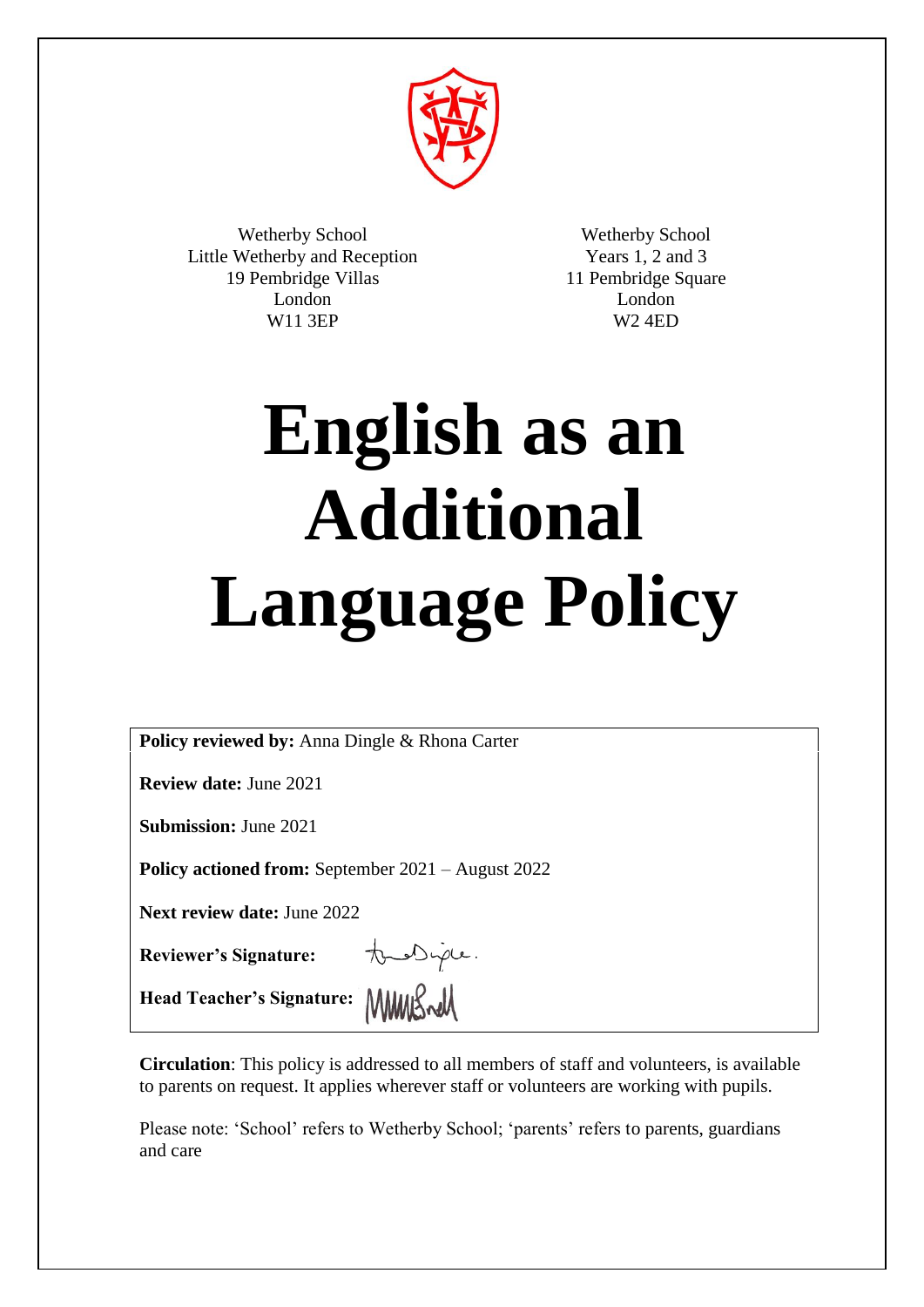

# **Wetherby School**

## **English as an Additional Language Policy**

#### **Introduction**

The term EAL is used when referring to pupils whose main language at home is a language other than English.

Little Wetherby boys whose home language is not English will be provided with opportunities to learn and reach a good standard in English to prepare them for later learning. Alongside this, boys will have opportunities to develop their home language in play and learning.

Nearly every boy who enters in Reception has been educated at an English nursery school so their understanding of spoken and written English is not greatly impacted by speaking another language at home.

A very small number of our intake has particular learning and assessment requirements, which are linked to their progress in learning English as an additional language (EAL), at Wetherby we do not consider a child has special educational needs if their difficulties lie solely with EAL.

This policy sets out the School's aims, objectives and strategies with regard to meeting the needs and celebrating the skills of EAL pupils and helping them to achieve the highest possible standards.

This policy applies to all children in the school, including those in the EYFS.

## **Aims**

- To give all pupils the opportunity to overcome any barrier to learning and assessment where English is a foreign Language
- To welcome and value the cultural, linguistic and educational experiences that pupils with EAL bring to the School
- To implement school-wide strategies to ensure that EAL pupils are supported in accessing the full curriculum
- To help EAL pupils to become confident and fluent in speaking and listening, reading and writing in English in order to be able to fulfill their academic potential
- To identify and make maximum use of opportunities for modelling fluent English and encouraging pupils to practise and extend their use of English
- To encourage and enable parental support in improving children's attainment

## **Objectives**

- To be able to assess the skills and needs of pupils with EAL and to give appropriate provision throughout the school
- To equip teachers with the knowledge, skills and resources to be able to support and monitor pupils with EAL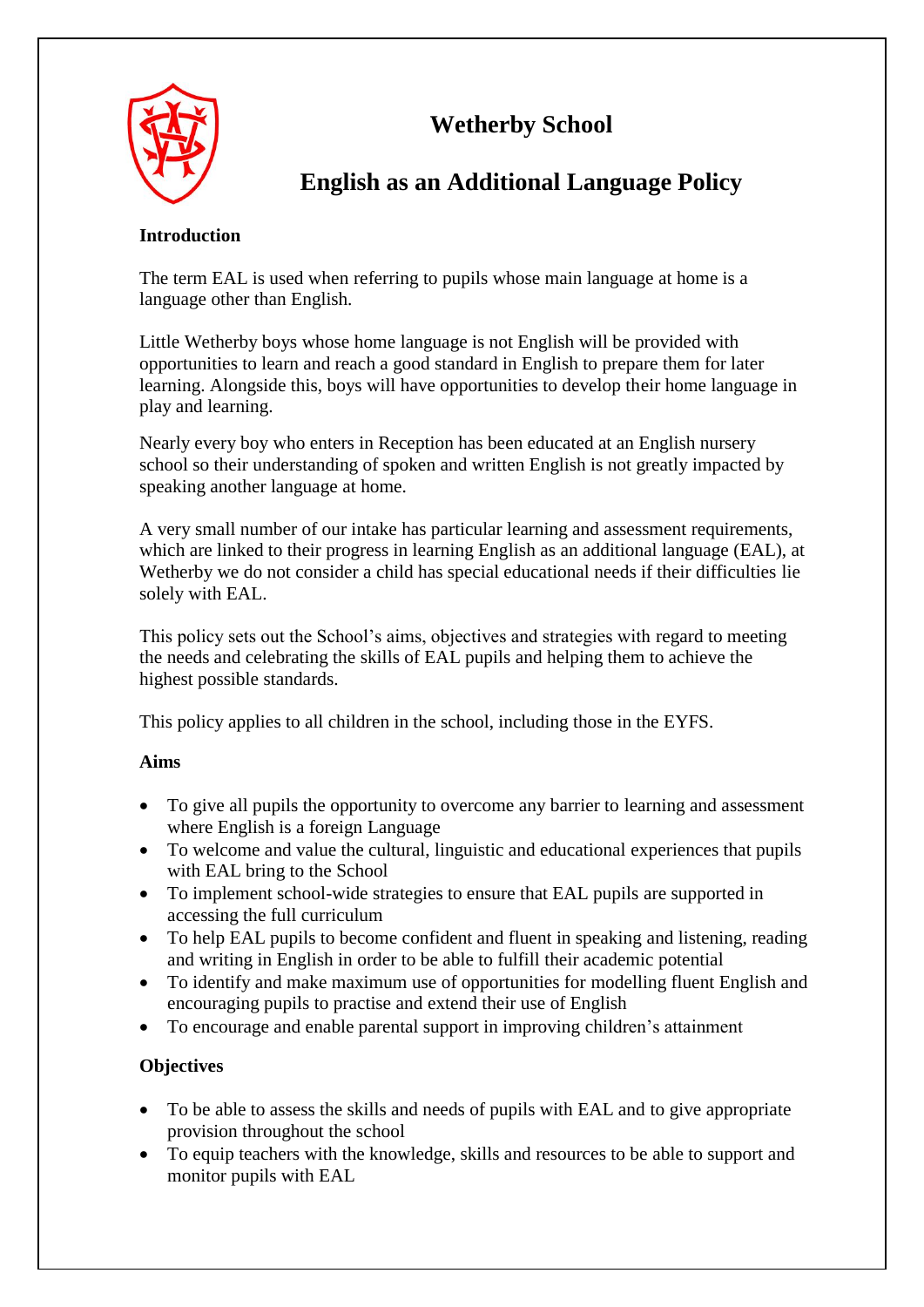- To monitor pupils' progress systematically and use the data in decisions about classroom management and curriculum planning
- To maintain pupils' self-esteem and confidence by acknowledging and giving status to their skills in their own languages

#### **Strategies**

School/Class ethos:

- Classrooms need to be socially and intellectually inclusive, valuing cultural differences and fostering a range of individual identities and languages, this can be done through displays and pictures as well as the attitude of the adults in the class
- Recognise the child's mother tongue; boost the child's self-esteem. Remember, he has the potential to become a bilingual adult
- Identify the pupil's strengths
- Acknowledge the time it takes to become fluent in an additional language, with a good command of the range of language needed for academic success. Support may be necessary beyond the time a child appears orally fluent

#### **Teaching and Learning**

At the beginning of each academic year, a list is given to all members of staff with the names of the boys who do not speak English at home or speak another language, as well as English, at home.

Teachers will help pupils learning English as an additional language in a variety of ways:

- Differentiate work and resources for EAL pupils
- Have high expectations; expect pupils to contribute and give you more than one-word answers
- Peer pupils with a friend to model and support language acquisition
- Monitor progress carefully and ensure that EAL pupils are set appropriate and challenging learning objectives
- Recognise that EAL pupils need more time to process answers
- Give newly arrived young children time to absorb English (there is a recognised 'silent period' when children understand more English than they use – this will pass if their self-confidence is maintained)
- Group children to ensure that EAL pupils hear good models of English
- Use collaborative learning techniques
- Pre-teach vocabulary to aid understanding in lessons
- Ensure that vocabulary work covers the technical as well as the everyday meaning of key words, metaphors and idioms
- Explain how speaking and writing in English are structured for different purposes across a range of subjects
- Provide a range of reading materials that highlight the different ways in which English is used
- Ensure that there are effective opportunities for talking, and that talking is used to support writing
- Encourage children to transfer their knowledge, skills and understanding of one language to another